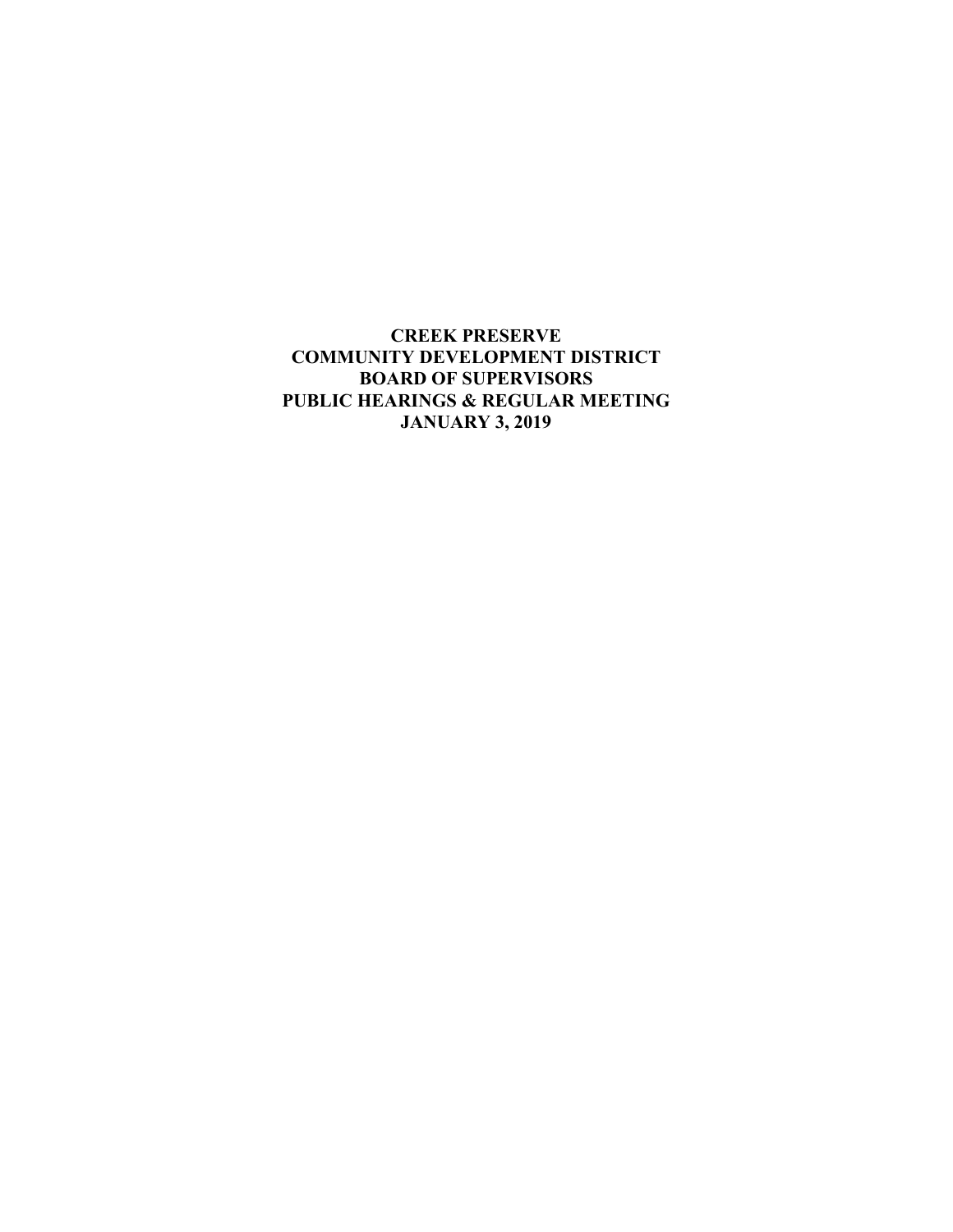# **CREEK PRESERVE COMMUNITY DEVELOPMENT DISTRICT AGENDA THURSDAY, JANUARY 3, 2019**

### **1:45 P.M.**

The Offices of Meritus Located at 2005 Pan Am Circle Suite 120, Tampa FL 33607

| <b>District Board of Supervisors</b> | Chairman<br>Vice- Chairman<br>Supervisor<br>Supervisor<br>Supervisor | Jeff Hills<br>Nick Dister<br>Ryan Motko<br>Albert Viera<br><b>Steve Luce</b> |
|--------------------------------------|----------------------------------------------------------------------|------------------------------------------------------------------------------|
| <b>District Manager</b>              | Meritus                                                              | Brian Lamb<br>Debby Nussel                                                   |
| <b>District Attorney</b>             | Straley, Robin, Vericker                                             | John Vericker                                                                |

**District Engineer**

#### *All cellular phones and pagers must be turned off while in the meeting room*

#### **The District Agenda is comprised of four different sections:**

The meeting will begin at **1:45 p.m.** with the seventh section called **Business Matters.** The business matters section contains items for approval by the District Board of Supervisors that may require discussion, motion and votes on an item-by-item basis. If any member of the audience would like to speak on one of the business items, they will need to register with the District Administrator prior to the presentation of that agenda item. Agendas can be reviewed by contacting the Manager's office at (813) 397-5120 at least seven days in advance of the scheduled meeting. Requests to place items on the agenda must be submitted in writing with an explanation to the District Manager at least fourteen (14) days prior to the date of the meeting. The ninth section is called **Administrative Matters**. The Administrative Matters section contains items that require the review and approval of the District Board of Supervisors as a normal course of business. The tenth section is called **Staff Reports**. This section allows the District Administrator, Engineer, and Attorney to update the Board of Supervisors on any pending issues that are being researched for Board action. The final sections are called **Board Members Comments and Public Comments**. This is the section in which the Supervisors may request Staff to prepare certain items in an effort to meet residential needs. The Audience Comment portion of the agenda is where individuals may comment on matters that concern the District. Each individual is limited to **three (3) minutes** for such comment. The Board of Supervisors or Staff is not obligated to provide a response until sufficient time for research or action is warranted. IF THE COMMENT CONCERNS A MAINTENANCE RELATED ITEM, THE ITEM WILL NEED TO BE ADDRESSED BY THE DISTRICT ADMINSTRATOR OUTSIDE THE CONTEXT OF THIS MEETING.

Public workshops sessions may be advertised and held in an effort to provide informational services. These sessions allow staff or consultants to discuss a policy or business matter in a more informal manner and allow for lengthy presentations prior to scheduling the item for approval. Typically, no motions or votes are made during these sessions.

Pursuant to provisions of the Americans with Disabilities Act, any person requiring special accommodations to participate in this meeting is asked to advise the District Office at (813) 397-5120, at least 48 hours before the meeting. If you are hearing or speech impaired, please contact the Florida Relay Service at 1 (800) 955-8770, who can aid you in contacting the District Office.

Any person who decides to appeal any decision made by the Board with respect to any matter considered at the meeting is advised that this same person will need a record of the proceedings and that accordingly, the person may need to ensure that a verbatim record of the proceedings is made, including the testimony and evidence upon which the appeal is to be based.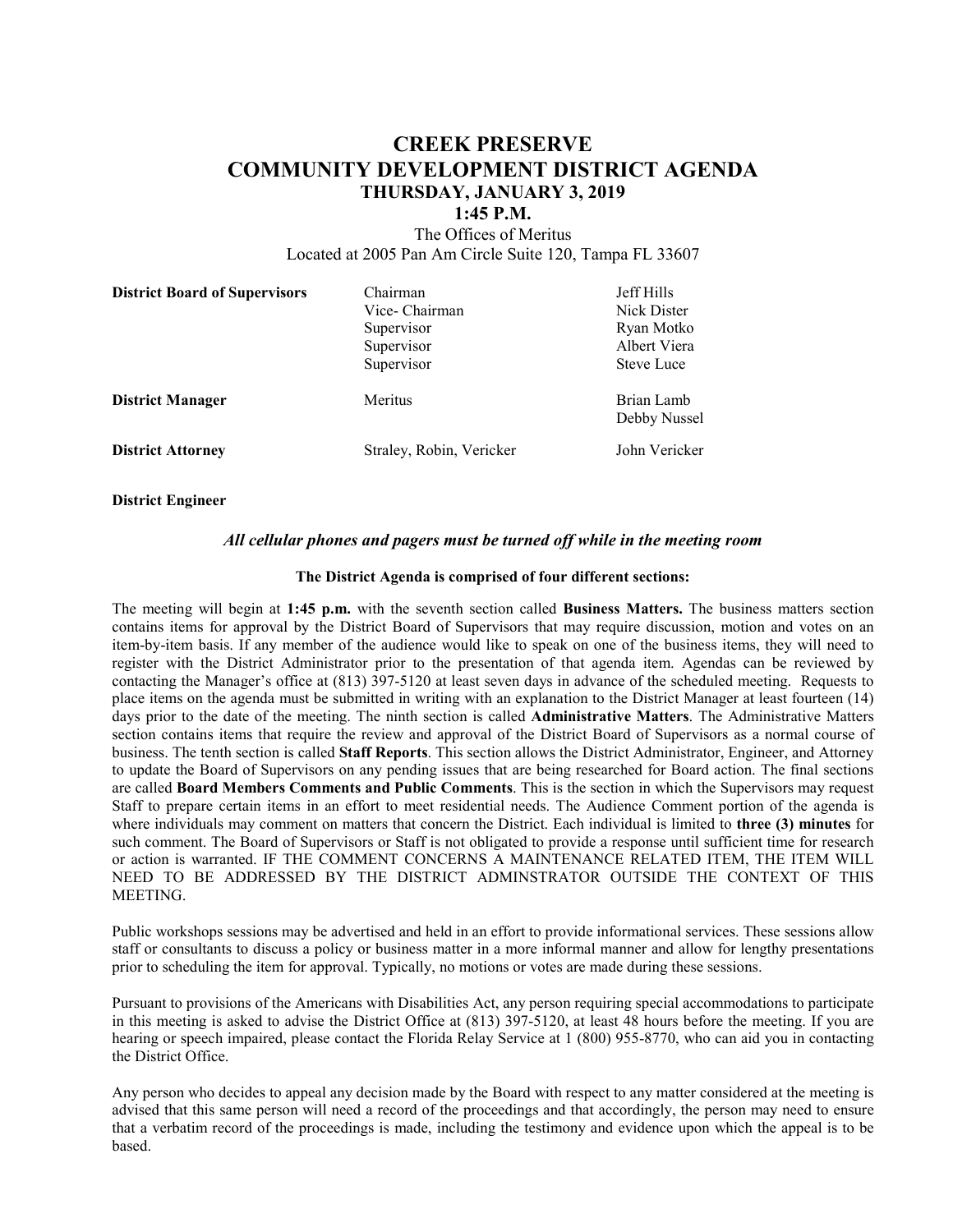### January 3, 2019 Board of Supervisors **Creek Preserve Community Development District**

The Public Hearings & Regular Meeting Creek Preserve Community Development District will be held on **January 3, 2019 at 1:45 p.m.** at the Offices of Meritus located at 2005 Pan Am Circle Suite 120 Tampa, FL 33607. Following is the Agenda for the Meeting:

## **Call In Number: 1-866-906-9330 Access Code: 4863181**

| <b>1. CALL TO ORDER/ROLL CALL</b>                                                        |  |
|------------------------------------------------------------------------------------------|--|
| 2. PUBLIC COMMENT ON AGENDA ITEMS                                                        |  |
| <b>3. RECESS TO PUBLIC HEARINGS</b>                                                      |  |
| <b>4. PUBLIC HEARING ON ADOPTING UNIFORM METHOD OF COLLECTION</b>                        |  |
| A. Open the Public Hearing on Adopting Uniform Method of Collection                      |  |
| <b>B.</b> Staff Presentation                                                             |  |
| C. Public Comment                                                                        |  |
| D. Close the Public Hearing on Adopting Uniform Method of Collection                     |  |
| E. Consideration of Resolution 2019-29; Adopting Uniform Method of Collection Tab 01     |  |
| 5. PUBLIC HEARING ON ADOPTING UNIFORM RULES OF PROCEDURE                                 |  |
| A. Open the Public Hearing on Adopting Uniform Rules of Procedure                        |  |
| <b>B.</b> Staff Presentations                                                            |  |
| C. Public Comment                                                                        |  |
| D. Close the Public Hearing on Adopting Uniform Rules of Procedure                       |  |
| E. Consideration of Resolution 2019-30; Adopting Uniform Rules of Procedure Tab 02       |  |
| <b>6. PUBLIC HEARING ON PROPOSED FISCAL YEAR 2019 BUDGET</b>                             |  |
| A. Open Public Hearing on Proposed Fiscal Year 2019 Budget                               |  |
| <b>B.</b> Staff Presentations                                                            |  |
| C. Public Comment                                                                        |  |
| D. Close Public Hearing on Proposed Fiscal Year 2019 Budget                              |  |
| E. Consideration of Resolution 2019-31; Adopting Fiscal Year 2019 BudgetTab 03           |  |
| i. Consideration of Developer Funding AgreementPage                                      |  |
| 7. RETURN AND PROCEED TO REGULAR MEETING                                                 |  |
| 8.<br><b>VENDOR AND STAFF REPORTS</b>                                                    |  |
| A. District Counsel                                                                      |  |
| <b>B.</b> District Manager                                                               |  |
| C. District Engineer                                                                     |  |
| 9. BUSINESS ITEMS                                                                        |  |
|                                                                                          |  |
| <b>10. CONSENT AGENDA</b>                                                                |  |
| A. Consideration of Minutes of the Landowners Election & Meeting December 6, 2018 Tab 05 |  |
| B. Consideration of Operations and Maintenance Expenditures October 2018Tab 06           |  |
| C. Consideration of Operations and Maintenance Expenditures November 2018Tab 07          |  |
|                                                                                          |  |